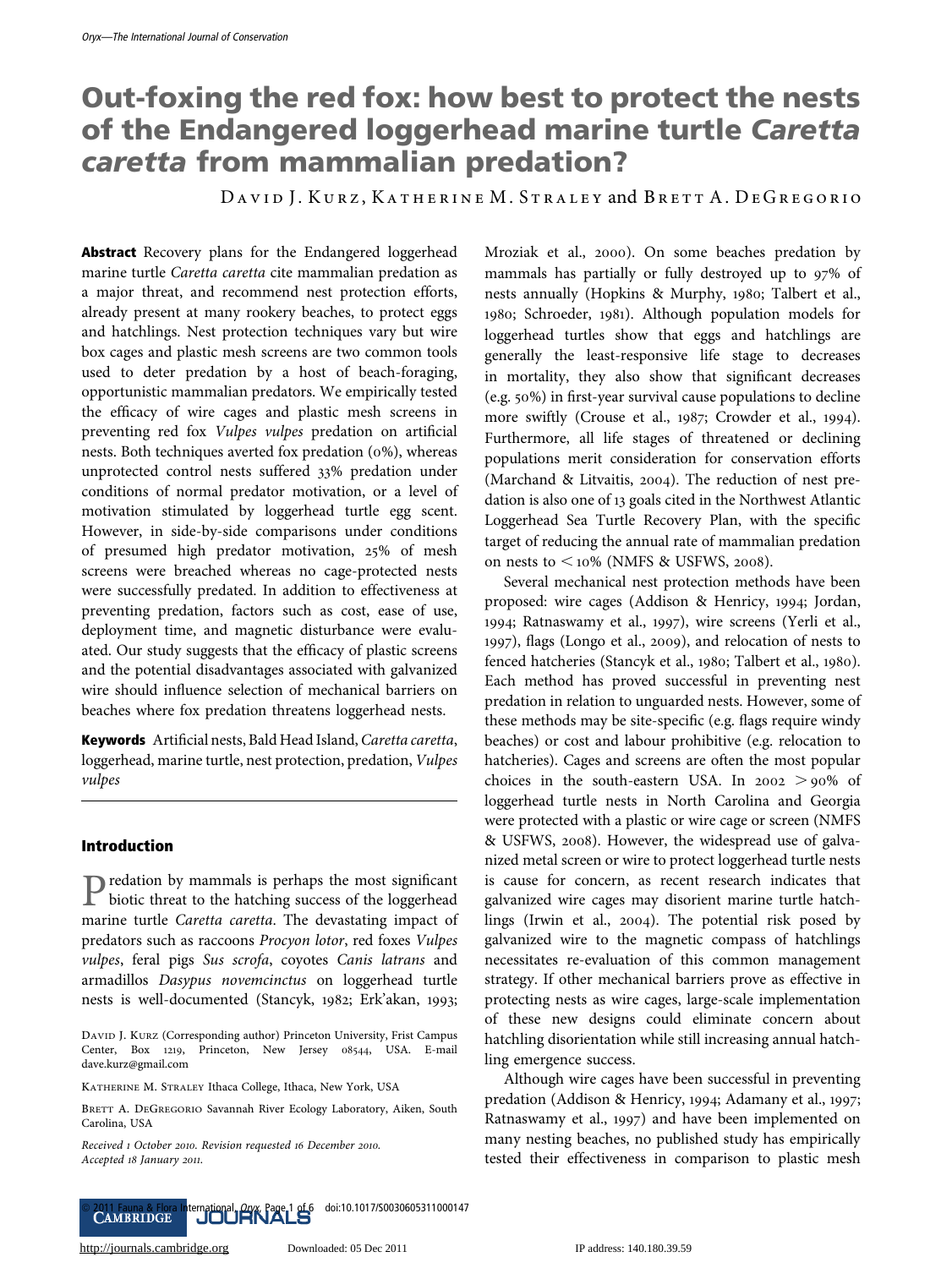screens. The objectives of our study were to (1) compare the rates of predation among unprotected nests and nests protected with wire cages or plastic mesh screens, (2) compare the effectiveness of wire cages and mesh screens in preventing predation when predator motivation was high because of attractive baiting, and (3) make management recommendations based on the efficacy, cost, ease of implementation and potential risk of hatchling disorientation for each of the competing methods.

# Study area

Bald Head Island is a forested barrier island in southeastern North Carolina at the confluence of the Cape Fear River and the Atlantic Ocean (Fig. 1). Available nesting habitat consists of 15.3 km of sandy beach on the west, south, and east sides of the island (Hawkes et al., 2005). Marine turtle monitoring and nest protection have been ongoing at Bald Head since 1983, with a mean of  $89 \pm SE$  8.2 (range 36–198; 1983–2009) loggerhead turtle nests deposited annually. Galvanized metal cages (122 cm  $\log x$  61 cm wide  $\times$  61 cm high, with 30-cm flaps on each side) are deployed at each nest location immediately following egg deposition and nest covering. Nest predation on the island is predominantly by red foxes (BAD, pers. obs.).



FIG. 1 Bald Head Island, North Carolina, USA (map modified with permission from Hawkes et al., 2005). Approximately 15 km of beach on the west, south and east of Bald Head Island provide nesting habitat for loggerhead Caretta caretta marine turtles annually. Broken lines represent nesting beaches on Bald Head Island and nearby Oak Island (not included in our study). Bald Head Island is located at the confluence of the Cape Fear River and Atlantic Ocean. The rectangle on the inset indicates the location of the main map on the east coast of the USA.

## Methods

#### Experiment 1

Two trials were conducted to compare fox predation on unprotected (control), cage-protected, and screen-protected artificial nests; chicken eggs were placed inside each artificial nest and covered with sand to mimic loggerhead turtle nests. We prepared six nests of each treatment and six control nests along a 4.25-km transect that ran 5 m from the edge of dune habitat (a typical nesting area for C. caretta on Bald Head Island). Wire cages were made from galvanized wire fencing (Red Brand Welded Wire Fence, Peoria, USA). Cages were 122 cm long  $\times$  61 cm wide  $\times$  61 cm high, with 30-cm flaps extending horizontally from the bottom in all four directions. Sides were fastened with 20-cm plastic cable ties and the cages were buried 30 cm into the sand.

Mesh screens were made of  $5 \times 5$  cm mesh plastic fencing (Tenax Plastic Home Fence, Baltimore, USA). Two 2.44  $\times$  1.22 m sections were cut and connected with 20-cm cable ties to make a square screen with side lengths of 2.44 m. Screens were centred over the nests, staked down using 12 15-cm wire stakes (16-gauge wire coil) per screen, and covered with 1–2 cm of sand both for aesthetic reasons and to avoid providing foxes with visual cues. Control nests were marked discreetly with a plain stake 5 m from the nest.

Based on our knowledge of fox foraging habits on Bald Head Island (BAD, pers. obs.), we spaced nests 250 m apart from one another to ensure that multiple beach-foraging foxes had access to at least one nest. We placed nests in a regular alternating pattern (cage, screen, unprotected) to avoid bias. The second trial, although identical in design, was conducted 8 km from the first, as individual foxes and family groups patrol distinct areas of beach (DJK, pers. obs.). In each nest, we buried five chicken eggs to a depth of 29 cm from ground level to the top of the eggs (Tiwari & Bjorndal, 2000) to replicate the distance from the surface to the top of the egg chamber in a real loggerhead turtle nest. This experiment was intended to incite fox predation efforts similar to those on loggerhead turtle eggs in the first few days after deposition.

We scented chicken eggs by pouring 15 ml of a dilute loggerhead egg yolk solution on the eggs as well as on top of the filled-in nest. The solution was prepared by vigorously mixing one loggerhead turtle egg yolk (already sacrificed for a genetics project; Shamblin, 2007) with 300 ml of water. Nests were checked daily for signs of predator activity, and each nest was classified according to the following categories: predation (some or all eggs removed), attempted predation (visible effort exerted by predator to breach egg chamber), fox presence (footprints or scat present within 30 cm of cage or screen), or no interest (no visible signs of fox presence). Each day signs of fox activity were cleared. When substantial predation attempts disturbed the area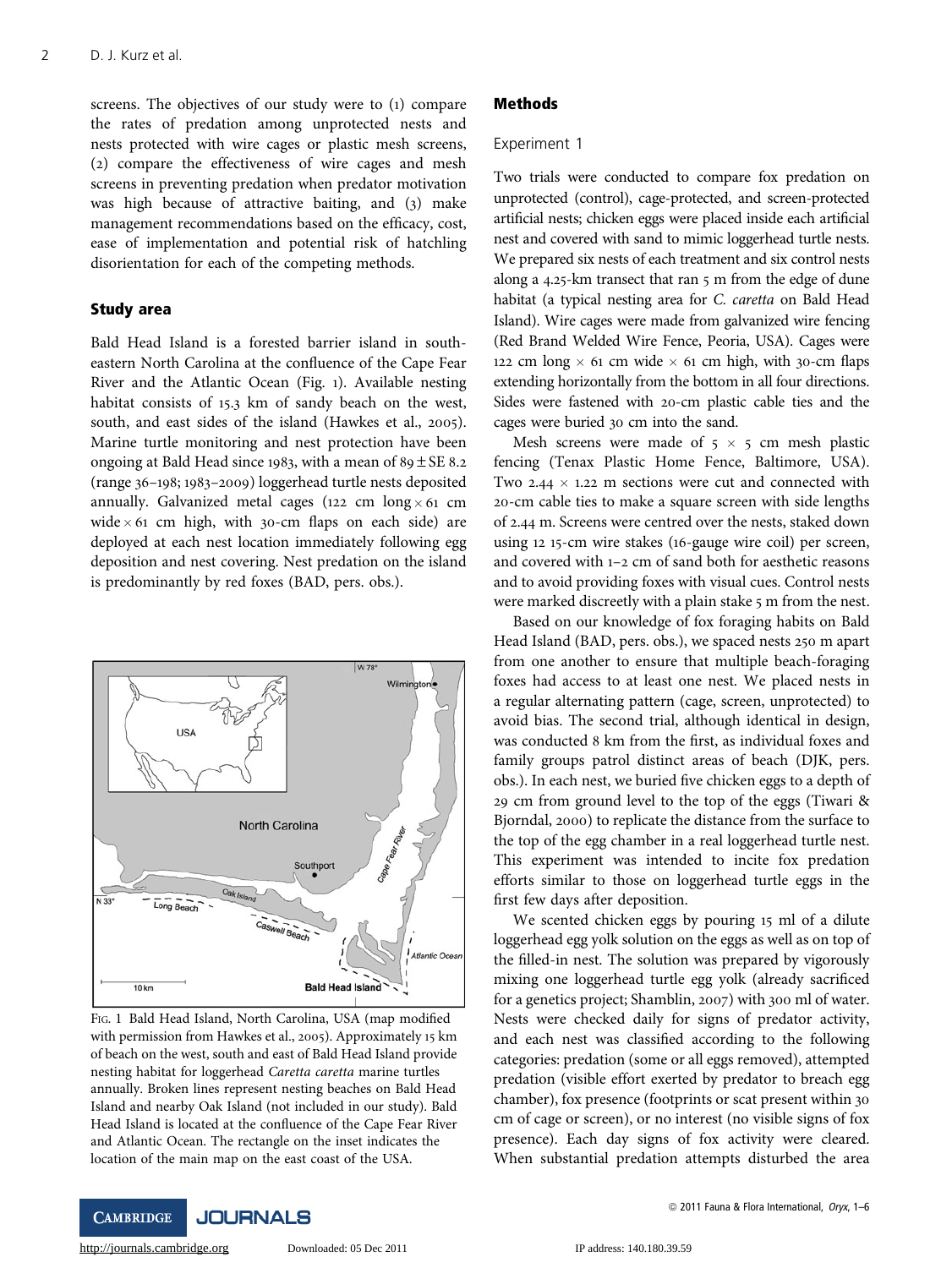near nests (e.g. via holes next to cages), we smoothed the sand to simulate the daily efforts of a real marine turtle nest protection programme. Every 2 days 15 ml of egg yolk mixture was re-applied to keep the scent fresh, and daily checks halted when attempted predation events ceased (6–7 days after the start of the trials). Differences in predator attendance, predation attempts, and successful predation events were compared between protected and unprotected nests, and then between caged and screenprotected nests. Because of the non-parametric nature of the data sets we used a  $2 \times 2$  contingency table test. All trials took place during the summer of 2010.

#### Experiment 2

Two trials were conducted to compare empirically the performance of wire cages and mesh screens placed side by side under conditions of attractive baiting and therefore presumed high predator motivation. The two nest protection techniques were deployed in the same way as those in the first two trials; however, in this experiment we placed nests in pairs to ensure equal predation pressure. Thus, each cage-protected nest was placed 5 m from a mesh-protected nest, allowing the same individual foxes to attempt predation on each paired treatment. Four pairs of nests were scattered along 9 km of beach in areas with resident foxes (DJK, pers. obs.), with at least 1 km between each pair to increase the likelihood of independent sampling.

To test the effectiveness of each mechanical barrier we selected bait with a high probability of stimulating vigorous fox predation attempts. In the first trial, we used high-fat bacon and rotten eggs. We placed 0.25 kg of bacon and ten rotten chicken eggs in each nest. Bacon grease was used to scent the sand on top of the nest, and for re-scenting the top of the nest every 3 days.

The second trial was constructed the same way, using different areas of beach. For this trial we placed 0.35 kg of chicken breast and leftover bacon scraps  $( $0.05 \text{ kg}$ )$  in each nest. Chicken grease was used to scent the sand on top of the nest, and nests were re-scented after 3 days. Both trials were continued for a minimum of 5 days and were removed after 24 hours with no new predation attempts (each trial happened to run for 6 days). Because of the paired nature of the data we used McNemar's test to compare the predation rates of foxes on caged and screen-protected nests.

#### Additional analysis

In addition to testing for protection success we evaluated the drawbacks of each technique in terms of installation time and the financial cost of each individual barrier. For all cages and screens (four of each) in the second trial of



Experiment 2 we used a stopwatch to record the time required for two people to deploy the mechanical barrier while working at a moderate pace. Cost was assessed by summing the aggregate price of all materials required to make a cage or screen. Finally, we considered the qualitative features of each technique, including aesthetics, portability and potential disorientation of hatchlings.

#### Results

#### Experiment 1

During trials one and two of Experiment 1 predators were motivated by loggerhead turtle egg scent. No difference in predator attendance was detected between control and protected nests ( $\chi^2$  = 1.04, P = 0.31), with fox attendance (footprints or scat) at all 12 (100%) control nests and 11 of 12 (92%) nests of each treatment (Table 1). Predation attempts were more successful at control nests (four of eight attempts) than at protected nests ( $\chi^2$  = 5.0, P = 0.03), as attempted predation at four caged and four screencovered nests was unsuccessful. Overall predation rate was higher for control nests than for protected nests ( $\chi^2 = 8.75$ ,  $P = 0.003$ ; however, no direct comparisons between caged and screen-protected nests were possible as each type of barrier deterred all predation attempts.

#### Experiment 2

In Experiment 2 predator motivation to breach nests was assumed to be high because of baiting and scenting with attractive lures. This assumption is supported by the more vigorous response of foxes in comparison to Experiment 1. Two of eight (25%) screen-protected nests were successfully predated whereas zero of eight caged nests were predated (Plate 1). Foxes predated screened nests by tearing through the plastic mesh and reaching the egg

TABLE 1 Number of artificial marine turtle nests in Experiment 1 that red foxes Vulpes vulpes attended, attempted to predate, or successfully predated on Bald Head Island (Fig. 1). Each nest was assigned to one of 3 treatments: control (unprotected), protection with a wire cage surrounding the nest, or protection with a plastic mesh screen placed on top of the nest and buried under 1–2 cm of sand.

| Treatment                | n        | No. of nests<br>attended | No. of<br>nests with<br>predation<br>attempts | No. of<br>nests<br>predated |
|--------------------------|----------|--------------------------|-----------------------------------------------|-----------------------------|
| Control<br>(unprotected) | 12       | 12                       | 8                                             |                             |
| Wire cage<br>Mesh screen | 12<br>12 | 11<br>11                 | 4                                             |                             |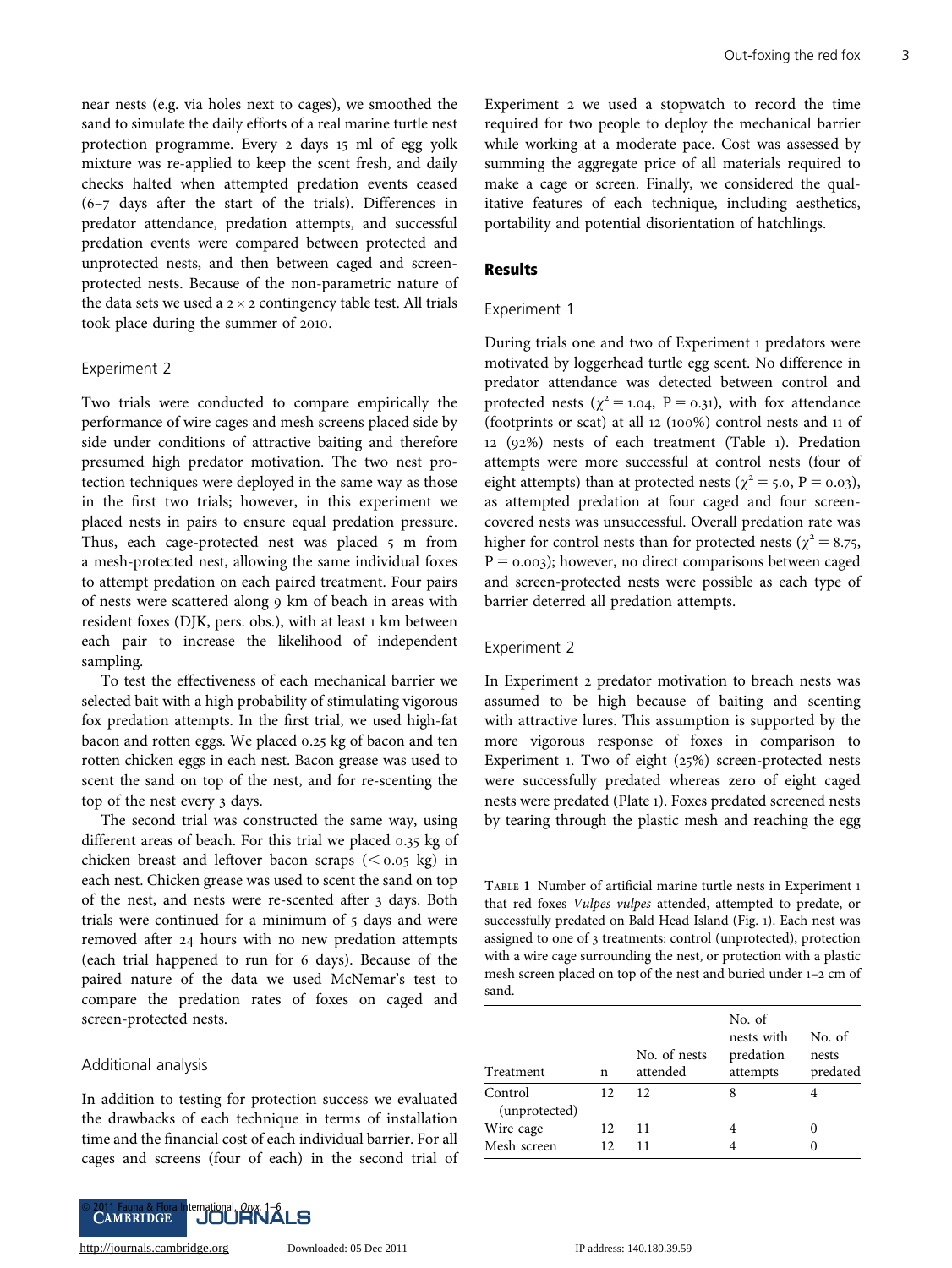



 $(b)$ 



PLATE 1 (a) An unsuccessful predation attempt on a wire box cage-protected artificial nest (the fox, or foxes, attempted to dig at the nest from all sides of the cage but was/were unable to reach the egg chamber), and (b) a successful predation event by one or more red foxes on a screen-protected artificial nest.

chamber from above. Foxes attended every nest in each trial, regardless of treatment type. Six predation attempts were made on caged nests, and predation was attempted on all eight screen-protected nests. Successful predation rates at caged vs screen-protected nests were not significantly different ( $\chi^2$  = 2.50, P = 0.11).

# Assessment of additional costs

Plastic screens could be deployed substantially faster than wire cages: on average, screens took 48% less time to install than cages under the same conditions. The cost per unit difference was less dramatic, but a screen still cost slightly less than a cage. A summary of the advantages and weaknesses of each nest protection measure is presented in Table 2.

TABLE 2 Relative strengths and weaknesses of two mechanical barriers (galvanized wire cage and plastic mesh screen) to red fox predation of artificial loggerhead marine turtle nests (++ and – – indicate qualitative assessments).

|                                                              | Galvanized<br>wire cage         | Plastic mesh<br>screen          |
|--------------------------------------------------------------|---------------------------------|---------------------------------|
| Effectiveness at preventing<br>predation (normal motivation) | 100%                            | 100%                            |
| Effectiveness at preventing<br>predation (high motivation)   | 100%                            | 75%                             |
| Cost per unit (USD)                                          | 10.96                           | 9.35                            |
| Mean $\pm$ SE time (range)<br>to deploy (seconds)            | $461 \pm 62.3$<br>$(285 - 572)$ | $238 \pm 27.4$<br>$(175 - 308)$ |
| Predator attendance at nests                                 | 95%                             | 95%                             |
| Aesthetics                                                   |                                 | $+ +$                           |
| Portability                                                  |                                 | $+ +$                           |
| Hatchlings free from<br>magnetic disturbance                 | śζ.                             | $+ +$                           |

## **Discussion**

Both wire box cages and plastic mesh screens proved effective at preventing fox predation of artificial loggerhead nests. Although we did not compare mechanical barriers using genuine loggerhead turtle nests, our findings seem to parallel high levels of fox and raccoon predation documented on real, unprotected loggerhead turtle nests (Stancyk et al., 1980; Davis & Whiting, 1997; Yerli et al., 1997) and protection rates of 96–100% of nests guarded by metal cages or screens (Addison & Henricy, 1994; Jordan, 1994; Yerli et al., 1997). However, our study aimed to prevent fox predation specifically and may not be applicable to beaches with other mammalian predators. On some beaches nest caging may condition raccoons to the presence of a nest, making mechanical barriers more likely to attract predators than an uncaged nest (Mroziak et al., 2000).

Results from our second experiment may imply that wire box cages are more effective than plastic mesh screens at protecting artificial marine turtle nests under conditions of high predator motivation, although the difference was not statistically significant. For this experiment we used bait assumed to be attractive to foxes to test the strength of each type of mechanical barrier. This comparison was important, as stochasticity in predator population, prey availability and environmental conditions inevitably create conditions of food scarcity and thus high-effort predation attempts (BAD, pers. obs.). In addition to the quantitative differences in protection success (100% for cages, 75% for screens) our qualitative observations indicated that foxes may expend less energy penetrating screens than tunnelling under cages. Further research into nest protection materials could support use of a stronger mesh screen than the type we used.

Because our results show that mechanical barriers are effective at reducing predation of artificial loggerhead turtle

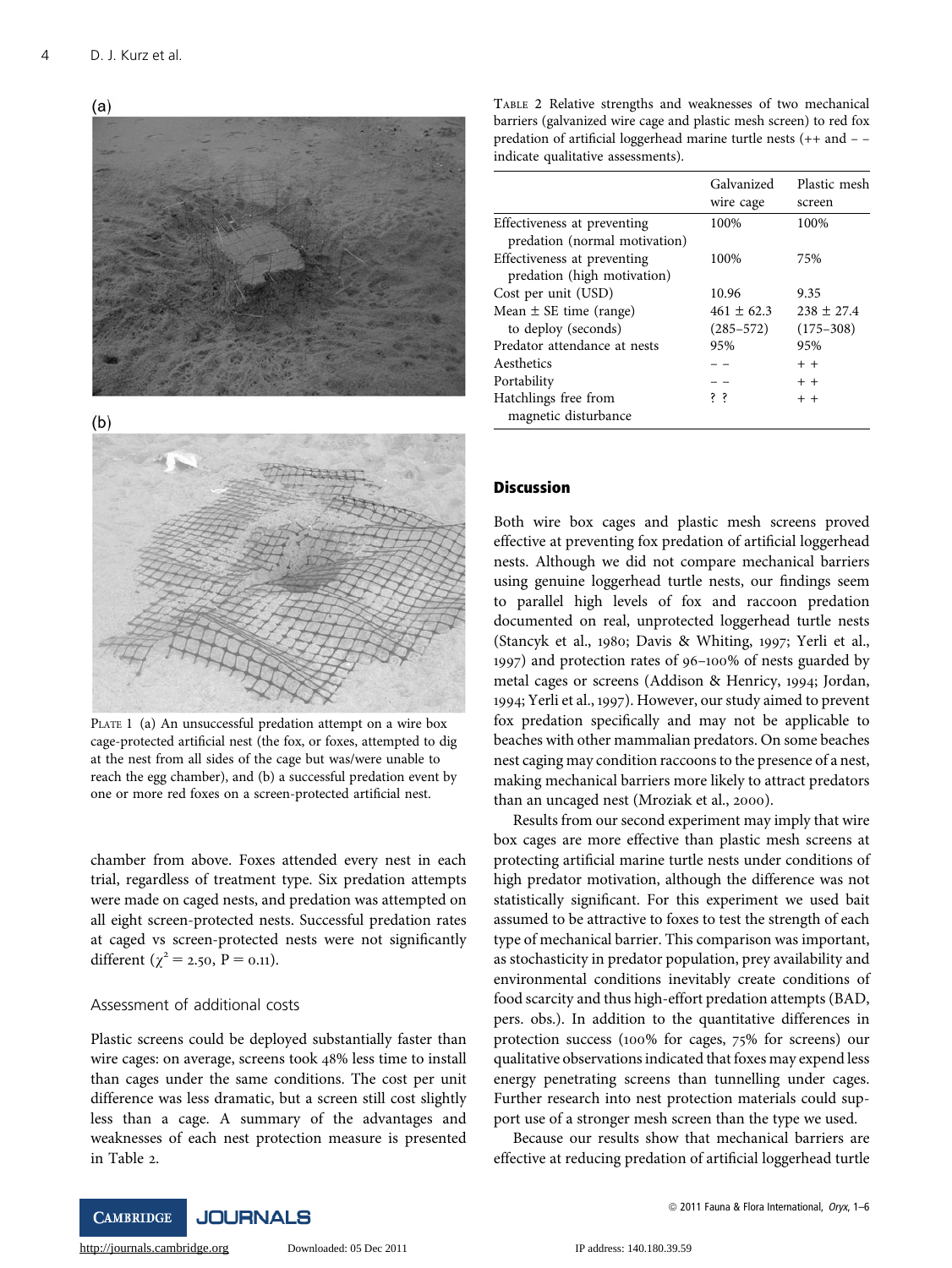nests, we recommend that efforts be made to protect (using an effective screen or cage) loggerhead turtle nests on beaches where fox predation is a threat. For example, foxes were by far the most destructive mammalian predator of marine turtle eggs in North Carolina in 2010 (M. Godfrey, pers. comm.) and are the dominant predator on some Mediterranean beaches (Erk'akan, 1993; Yerli et al., 1997). The scope of our study does not allow us to suggest how other mammalian predators would react to wire cages or plastic screens but it is possible that the implementation of mechanical barriers would also be efficacious against other predators. Despite the demonstrated effectiveness of mechanical barriers in protecting loggerhead nests from foxes and raccoons (Jordan, 1994; Ratnaswamy et al., 1997; Yerli et al., 1997), in some parts of the south-east USA  $\leq$  50% of loggerhead turtle nests are protected with cages or screens (NMFS & USFWS, 2008). Documented mammalian depredation rates of up to 97% of unprotected nests suggest that nest protection is an essential component of long-term loggerhead conservation (Davis & Whiting, 1977; Talbert et al., 1980; Schroeder, 1981).

Although wire cages are the most established option for nest protection (Addison & Henricy, 1994; Ratnaswamy et al., 1997; Kinsella et al., 1998), many programmes may lack the resources necessary to purchase and deploy hundreds or thousands of cages. Our mesh screens took 48% less time to deploy and cost c. 15% less than cages. Furthermore, because no foxes attempted to predate the screen-protected nests by tunnelling from the side, we think that reducing the size of screens to  $1.8 \times 1.8$  m could be an equally effective and substantially cheaper way to prevent red fox predation. Using the same materials this version would only cost c. USD 5.80, which is c. 47% less than the cost of our wire box cages. That plastic mesh screens are cheaper to construct and faster to deploy suggests that mesh screens may be particularly practical for beaches that support large numbers of turtle nests each year and suffer from fox predation. However, management measures must also be beach-specific, taking into account predation threats, resources for protection, and nesting turtle densities. Use of mechanical barriers may not be appropriate on beaches with high-density nesting because the presence of cages or screens could deter nesting females.

Marine turtle hatchlings use the earth's magnetic field to orient and are thought to begin using this ability as they swim offshore following hatching (Lohmann, 1991; Lohmann & Lohmann, 1998; Irwin & Lohmann, 2003). As a result, galvanized wire poses a possible risk to the navigational abilities of hatchlings. Irwin et al. (2004) found that galvanized wire cages alter magnetic intensity in the area of the egg chamber by 5–26% and field inclination by 4–20% (however, there is no experimental evidence demonstrating whether an altered magnetic field is detrimental to turtle hatchlings). While the extent to which marine turtles may be

harmed remains unknown, an altered magnetic environment during development could negatively affect hatchlings: (1) as they migrate post-hatching; (2) as they respond to regional magnetic markers throughout their lives; and (3) as they attempt to relocate their natal beaches as adults (Irwin et al., 2004). Although these possible effects have not yet been studied, alternatives to galvanized wire should be sought until wire cages and screens can be exonerated from potentially disorienting effects on developing hatchlings.

Little in the literature points to a nest protection measure that is effective, affordable and free of the potential dangers associated with galvanized wire. Although other studies have independently assessed the performance of wire cages (Addison & Henricy, 1994; Jordan, 1994) and wire screens (Yerli et al., 1997), to the best of our knowledge our study is the first to use artificial nests to compare the efficacy of two mechanical barriers to marine turtle nest predation. There is probably no single solution appropriate for reducing mammalian predation of marine turtle nests on every beach. Rather, our study suggests that continued research will help identify multiple potent mechanical barriers to nest predation, each suited to distinct conservation needs.

# Acknowledgements

We thank the Bald Head Island Conservancy and its staff for providing materials and support, and Turtle Central and the community of Bald Head Island for encouragement and generous donations. Mr and Mrs Roth in particular were kind donors. We also appreciate the donation of project materials from Wal-Mart Stores, Inc., and the Maritime Market. Matthew Godfrey, Tom Hancock, Amanda Southwood, Nathan Gregory, Peter and Corriene Kurz, Chris Kelly, and an anonymous reviewer provided valuable advice and guidance. Thanks to William Cochran, Mark Accomando Jr, Lauren Adams and Lauren Marks for help in the field.

#### References

- ADAMANY, S., SALMON, M. & WITHERINGTON, B.E. (1997) Behavior of sea turtles at an urban beach III. Costs and benefits of nest caging as a management strategy. Florida Scientist, 60, 239–254.
- A DDISON, D.S. & HENRICY, S. (1994) A comparison of galvanized wire mesh cages vs. flat chain-link screen in preventing Procyon lotor depredation of Caretta caretta nests. NOAA Technical Memorandum, 351, 174.
- CROUSE , D.T., CROWDER, L.B. & CASWELL , H. (1987) A stage-based population model for loggerhead sea turtles and implications for conservation. Ecology, 68, 1412–1423.
- CROWDER, L.B., CROUSE, D.T., HEPPELL, S.S. & MARTIN, T.H. (1994) Predicting the impact of turtle excluder devices on loggerhead sea turtle populations. Ecological Applications, 4, 437–445.
- DAVIS , G.E. & WHITING , M.C. (1977) Loggerhead sea turtle nesting in Everglades National Park, Florida, U.S.A.. Herpetologica, 33, 18–28.